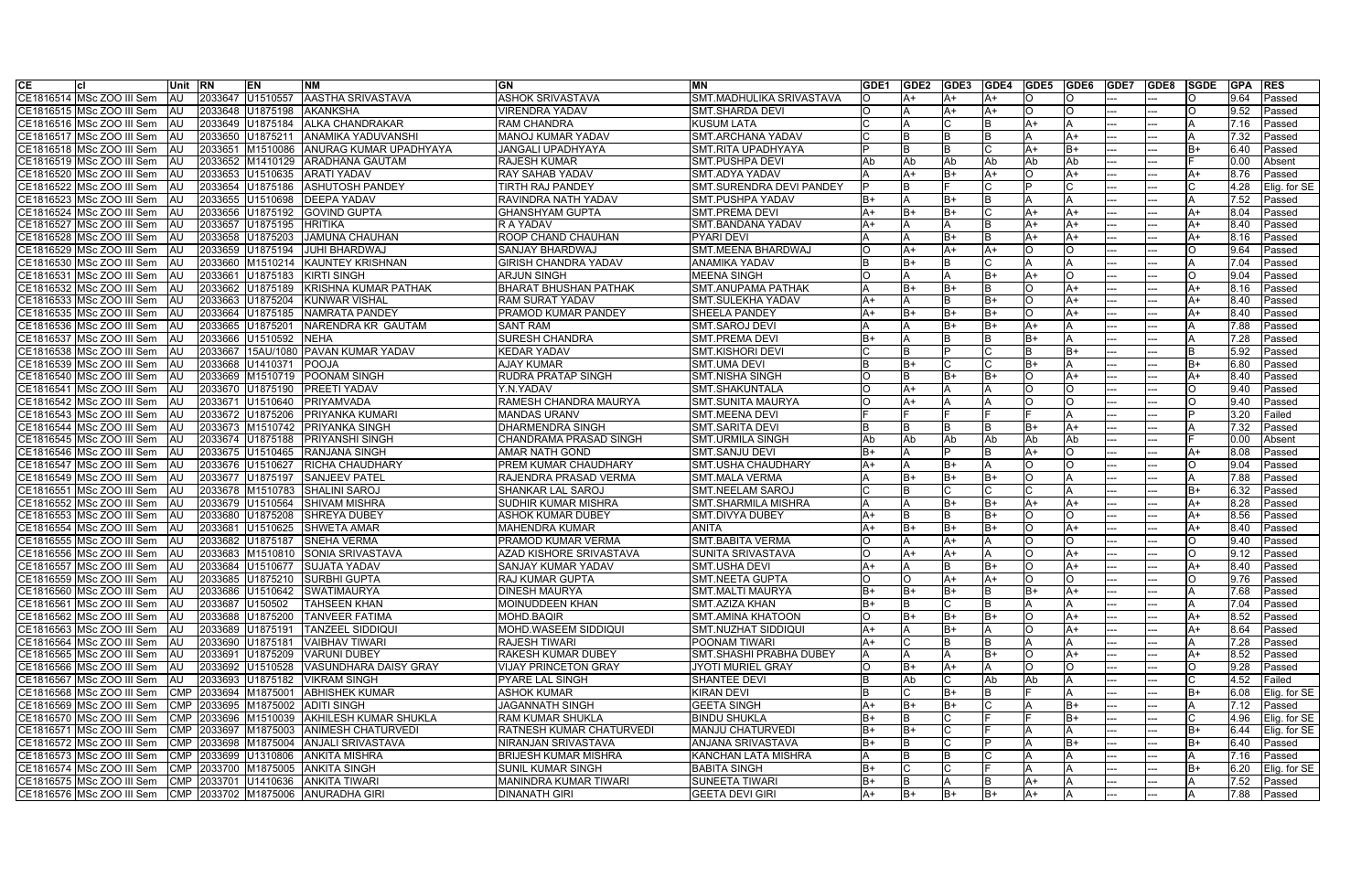| CE1816577 MSc ZOO III Sem                                |            |                      |          | CMP 2033703 M1875007 APEKSHA PATEL                     | <b>AJEET SINGH PATEL</b>      | <b>SANJU SINGH PATEL</b>                | IB+  |          |     |      |     |           |  |            | 6.68 | Passed            |
|----------------------------------------------------------|------------|----------------------|----------|--------------------------------------------------------|-------------------------------|-----------------------------------------|------|----------|-----|------|-----|-----------|--|------------|------|-------------------|
| CE1816578 MSc ZOO III Sem                                |            |                      |          | CMP 2033704 M1510113 ASHISH KUMAR SINGH                | <b>RAM CHANDRA SINGH</b>      | <b>MALTI SINGH</b>                      |      | lB.      |     |      |     |           |  |            | 7.16 | Passed            |
| CE1816579 MSc ZOO III Sem                                |            |                      |          | CMP 2033705 M1510120 ASHUTOSH MISHRA                   | V D MISHRA                    | <b>SANGEETA MISHRA</b>                  |      | IB.      |     |      | A+  |           |  |            | 7.04 | Passed            |
| CE1816580 MSc ZOO III Sem                                | <b>CMP</b> | 2033706 M1510614     |          | <b>HARSHA CHAUDHARY</b>                                | ASHA RAM                      | AMITA                                   |      |          |     |      |     | B+        |  |            | 6.88 | Passed            |
| CE1816581 MSc ZOO III Sem                                | <b>CMP</b> | 2033707 M1510186     |          | <b>HARSHIT NIRANKARI</b>                               | <b>SHATRUGHAN</b>             | SANJANA NIRANKARI                       |      |          |     |      | lB+ |           |  |            | 3.72 | Failed            |
| CE1816582 MSc ZOO III Sem                                | <b>CMP</b> | 2033708 M1875008     |          | <b>JAYA KUMARI</b>                                     | <b>INDRA DEO UPADHYAY</b>     | KUSUM DEVI UPADHYAY                     |      | lB+      |     |      | lO. |           |  |            | 8.24 | Passed            |
| CE1816583 MSc ZOO III Sem                                | <b>CMP</b> | 2033709 M1510626     |          | JYOTI SINGH                                            | <b>RAMESH KUMAR SINGH</b>     | SHEELA SINGH                            | $B+$ | lB.      |     |      | B+  | B+        |  |            | 6.52 | Passed            |
| CE1816584   MSc ZOO III Sem                              | <b>CMP</b> | 2033710 M1875009     |          | KM SHIVANI SURYA                                       | VIJAY KUMAR GUPTA             | CHANDA DEVI                             |      | lB+      |     |      |     |           |  |            | 7.16 | Passed            |
| CE1816585   MSc ZOO III Sem                              | <b>CMP</b> |                      |          | 2033711 M1875010 KM. SAVITA CHANDRA AMBEDAKAR          | DHNNU LAL ACHRYA              | <b>SARMAVATI DEVI</b>                   |      |          |     |      |     |           |  |            | 2.40 | Failed            |
| CE1816586 MSc ZOO III Sem                                | <b>CMP</b> | 2033712 M1410334     |          | <b>KOMAL RANI</b>                                      | <b>OM PRAKASH</b>             | <b>GEETA RANI</b>                       |      |          |     |      |     |           |  |            | 7.16 | Passed            |
| CE1816587 MSc ZOO III Sem                                |            | CMP 2033713 M1875011 |          | KUNWAR HARSH CHANDRA                                   | <b>JAGDISH CHANDRA</b>        | PUSHPA DEVI                             |      | lB+      |     |      |     | B+        |  |            | 6.52 | Passed            |
| CE1816588 MSc ZOO III Sem                                | <b>CMP</b> | 2033714              | M1510226 | LAVKUSH VERMA                                          | <b>HARI PRASAD VERMA</b>      | <b>SEETA VERMA</b>                      |      |          |     |      | lB+ |           |  |            | 6.80 | Passed            |
| CE1816589   MSc ZOO III Sem                              | <b>CMP</b> | 2033715 M1410380     |          | <b>MEGHNA DOHARE</b>                                   | <b>RAJKUMAR DOHARE</b>        | <b>GEETA DOHARE</b>                     |      |          |     |      | B+  |           |  |            | 4.64 | Elig. for SE      |
| CE1816591 MSc ZOO III Sem                                | <b>CMP</b> | 2033716 M1510680     |          | <b>MONICA TRIPATHI</b>                                 | <b>ARUN TRIPATHI</b>          | SMRITI TRIPATHI                         |      |          |     |      | IO. | A+        |  | A۰         | 8.76 | Passed            |
| CE1816592 MSc ZOO III Sem                                |            | CMP 2033717 M1210687 |          | <b>MONIKA KAUSHAL</b>                                  | <b>GHANSHYAM</b>              | SHEELA KAUSHAL                          |      | D        |     |      |     |           |  |            | 4.40 | Failed            |
| CE1816593   MSc ZOO III Sem                              |            | CMP 2033718 U1410939 |          | <b>IMONIKA KUSHWAHA</b>                                | RAJENDRA PRASAD KUSHWAHA      | INDOO KUSHWAHA                          |      |          |     |      |     | lB+       |  |            | 4.12 | Failed            |
| CE1816594 MSc ZOO III Sem                                |            |                      |          | CMP 2033719 M1510684 MONU SINGH                        | <b>MOHAN LAL SINGH</b>        | PRATIBHA SINGH                          | A+   | IB       |     |      | A+  | $A+$      |  | A+         | 8.40 | Passed            |
| CE1816595 MSc ZOO III Sem                                |            |                      |          | CMP 2033720 M1510686 NAMRATA PAL                       | RAJENDRA KUMAR PAL            | <b>GEETA PAL</b>                        | A+   |          |     | IA+  | A+  | A+        |  | A+         | 8.76 | Passed            |
| CE1816596 MSc ZOO III Sem                                |            | CMP 2033721 M1875012 |          | <b>NEHA PAL</b>                                        | <b>SPPAL</b>                  | <b>SHANTI DEVI</b>                      |      | lB+      |     |      | A+  | $A+$      |  | A+         | 8.28 | Passed            |
| CE1816597 MSc ZOO III Sem                                |            |                      |          | CMP 2033722 M1875013 NIDHI GUPTA                       | <b>VIRENDRA KUMAR GUPTA</b>   | <b>SUNITA GUPTA</b>                     |      | IB       |     |      |     |           |  |            | 5.96 | Elig. for SE      |
| CE1816598 MSc ZOO III Sem                                | <b>CMP</b> | 2033723 M1875014     |          | NIDHI OJHA                                             | RADHE SHYAM OJHA              | PRAVITA OJHA                            |      |          |     |      | A+  | A+        |  | A+         | 8.76 | Passed            |
| CE1816599 MSc ZOO III Sem                                | <b>CMP</b> | 2033724 M1875015     |          | <b>INIKHIL JAISWAL</b>                                 | <b>HARIDWAR JAISWAL</b>       | MANJU JAISWAL                           |      | lB+      |     |      | A+  | A+        |  |            | 7.92 | Passed            |
| CE1816600 MSc ZOO III Sem                                | <b>CMP</b> | 2033725 M1875016     |          | <b>NISHU YADAV</b>                                     | <b>SUMER YADAV</b>            | <b>MEERA YADAV</b>                      |      |          |     |      | A+  |           |  |            | 7.04 | Passed            |
| CE1816601 MSc ZOO III Sem                                | <b>CMP</b> | 2033726 M1875017     |          | NOOR JAHAN                                             | <b>ABDUL HAMID</b>            | HAZRA BEGUM                             |      | IB.      |     |      | B+  |           |  |            | 6.80 | Passed            |
| CE1816602 MSc ZOO III Sem                                | <b>CMP</b> | 2033727 M1875018     |          | <b>PRACHI SHUKLA</b>                                   | <b>PRADEEP SHUKLA</b>         | <b>BABITA SHUKLA</b>                    |      |          |     |      |     |           |  |            | 3.12 | Failed            |
| CE1816603 MSc ZOO III Sem                                | <b>CMP</b> | 2033728 M1510291     |          | <b>PRAGYA NAND DHUSIA</b>                              | <b>AJAY PRAKASH DHUSIA</b>    | <b>ANJU DHUSIA</b>                      |      |          |     |      |     | B+        |  |            | 5.08 | Elig. for SE      |
| CE1816604 MSc ZOO III Sem                                | <b>CMP</b> | 2033729 U1510545     |          | <b>PRITI YADAV</b>                                     | <b>RAJNATH SINGH YADAV</b>    | <b>SUDHA YADAV</b>                      |      | lB+      |     |      |     |           |  |            | 7.40 | Passed            |
| CE1816605 MSc ZOO III Sem                                |            | CMP 2033730 M1875019 |          | <b>PRIYANKA RAJ SINGH</b>                              | <b>ASHOK KUMAR SINGH</b>      | <b>SEEMA SINGH</b>                      |      | lB+      |     |      | A+  |           |  |            | 7.40 | Passed            |
| CE1816606 MSc ZOO III Sem                                | <b>CMP</b> | 2033731              | M1510308 | <b>IPUSHPAM SHUKLA</b>                                 | JAGDISH SHUKLA                | SHOBHA DEVI SHUKLA                      |      | lB+      |     |      | A+  | A+        |  |            | 7.68 | Passed            |
| CE1816607 MSc ZOO III Sem                                | <b>CMP</b> | 2033732 M1875020     |          | <b>RISHI KANT SHUKLA</b>                               | TRIBHUWAN NATH SHUKLA         | SITA DEVI SHUKLA                        | IB+  | lB+      |     |      | A+  |           |  |            | 7.28 | Passed            |
| CE1816608   MSc ZOO III Sem                              | <b>CMP</b> | 2033733 M1875021     |          | <b>SARIKA SINGH</b>                                    | RAVINDRA BAHADUR SINGH        | <b>SEEMA SINGH</b>                      |      | lB+      |     |      | A+  | A+        |  |            | 8.40 | Passed            |
| CE1816609   MSc ZOO III Sem                              | <b>CMP</b> | 2033734 M1875022     |          | SATYAM SRIVASTAVA                                      | <b>MADAN MOHAN SRIVASTAVA</b> | <b>MADHU BALA</b>                       | B+   | lB.      |     |      | A+  | $B+$      |  | B+         | 6.76 | Passed            |
| CE1816610 MSc ZOO III Sem                                | <b>CMP</b> |                      |          | 2033735 M1875023 SAUMYA RAI                            | <b>MARKANDEY RAI</b>          | <b>SEEMA RAI</b>                        | A+   | B+       | В+  |      | A+  | $\Omega$  |  | A٦         | 8.80 | Passed            |
| CE1816611 MSc ZOO III Sem                                | <b>CMP</b> | 2033736 M1510417     |          | SHATRUGHAN PAL                                         | <b>GUNDA</b>                  | <b>KASTOORI</b>                         | Ab   | Ab       | Ab  | l Ab | Ab  | Ab        |  |            | 0.00 | Absent            |
| CE1816612 MSc ZOO III Sem                                |            | CMP 2033737 M1875024 |          | SHILPA SINGH                                           | <b>ANIL KUMAR SINGH</b>       | <b>JSHA SINGH</b>                       |      |          |     |      | A+  |           |  |            | 7.52 | Passed            |
| CE1816613 MSc ZOO III Sem                                | <b>CMP</b> | 2033738 M1875025     |          | <b>SHIPRA SINGH</b>                                    | <b>SANJAY SINGH</b>           | PRATIBHA SINGH                          | A+   | lB+      | B+  |      | A+  |           |  |            | 7.76 | Passed            |
| CE1816614 MSc ZOO III Sem                                | <b>CMP</b> | 2033739 M1875026     |          | SHIVANEE SRIVASTAV                                     | RAM CHANDRA SRIVASTAV         | <b>SUMAN SRIVASTAV</b>                  |      |          |     |      |     |           |  |            | 6.08 | Elig. for SE      |
| CE1816616 MSc ZOO III Sem                                | <b>CMP</b> | 2033740 U1410806     |          | <b>SHIVANI RAO</b>                                     | <b>RAM CHANDER</b>            | <b>ANITA DEVI</b>                       |      |          |     |      | D   | B+        |  |            | 5.08 | Elig. for SE      |
| CE1816617 MSc ZOO III Sem                                | <b>CMP</b> |                      |          | 2033741 M1875028 SHIVANSHU RATHAUR                     | <b>RAJPAL SINGH</b>           | SHAKUNTALA DEVI                         |      | IB+      |     |      | A+  | A+        |  | A+         | 8.16 | Passed            |
| CE1816618 MSc ZOO III Sem                                |            |                      |          | CMP 2033742 M1510795 SHRADDHA DWIVEDI                  | <b>RAVI KUMAR DWIVEDI</b>     | MANJU DWIVEDI                           | IB+  |          |     |      | lA+ | IB+       |  | lB+        | 6.40 | <b>Passed</b>     |
| CE1816619 MSc ZOO III Sem                                |            |                      |          | CMP 2033743 M1875029 SONAL SINGH                       | <b>UDAY PRATAP SINGH</b>      | <b>SANDEEPA SINGH</b>                   |      | B+       | lB+ | $A+$ | A+  | ΙA        |  |            | 8.00 | Passed            |
| CE1816620 MSc ZOO III Sem                                |            |                      |          | CMP 2033744 M1875030 SURABHI YADAV                     | <b>RAMESH KUMAR YADAV</b>     | <b>ASHA YADAV</b>                       |      | C        |     |      | B+  | IB+       |  | IB+        | 6.28 | Passed            |
| CE1816621 MSc ZOO III Sem                                |            |                      |          | CMP 2033745 M1875031 SURBHI RICHHARIYA                 | <b>DEEP RICHHARIYA</b>        | <b>REETA RICHHARIYA</b>                 |      | B+       |     |      | ΙA  | B+        |  |            |      | 5.92 Elig. for SE |
| CE1816622 MSc ZOO III Sem                                |            |                      |          | CMP 2033746 M1875032 SWATI UPADHYAY                    | RAVI KANT UPADHYAY            | SHASHI KALA UPADHYAY                    | lB+  | ΙB       |     |      |     | ΙB        |  | B+         | 6.24 | Passed            |
| CE1816623 MSc ZOO III Sem                                |            |                      |          | CMP 2033747 M1875033 TANIYA KAITHVAS                   | <b>PRABHAKAR KAITHVAS</b>     | <b>RINA KAITHVAS</b>                    | B+   | lB+      |     |      | ΙA  | B+        |  | B+         | 6.88 | Passed            |
| CE1816624 MSc ZOO III Sem                                |            |                      |          | CMP 2033748 M1875034 TANYA YADAV                       | <b>AMARNATH YADAV</b>         | <b>DEVANTI DEVI</b>                     |      |          |     |      | lB+ | lB+       |  |            | 4.36 | Failed            |
| CE1816625 MSc ZOO III Sem                                |            | CMP 2033749 M1410801 |          | UDISHA TIWARI                                          | KAMLA PRASAD TIWARI           | <b>SAVITRI TIWARI</b>                   |      | B+       |     |      |     |           |  |            | 7.16 | Passed            |
| CE1816626 MSc ZOO III Sem                                |            |                      |          | CMP 2033750 M1875035 VIBHA KUSHWAHA                    | MAHA NARAYAN KUSHWAHA         | <b>SUSHEELA KUSHWAHA</b>                | IB+  | ΙB       |     |      | IΒ  |           |  | IB+        | 6.68 | Passed            |
| CE1816628 MSc ZOO III Sem                                |            |                      |          | SPM 2033751 G1875013 AKSHAY AADARSH                    | JITENDRA KUMAR                | <b>RINKEE RANI</b>                      |      | D        |     |      | B+  | IΒ        |  |            | 4.92 | Elig. for SE      |
| CE1816629 MSc ZOO III Sem                                |            |                      |          | SPM 2033752 G1875014 ANKUR YADAV                       | <b>ATIBAL YADAV</b>           | <b>KANTI YADAV</b>                      |      |          |     |      |     |           |  |            | 3.92 | Elig. for SE      |
| CE1816630 MSc ZOO III Sem                                |            | SPM 2033753 G1875015 |          | <b>ARTI SHUKLA</b>                                     | <b>ANIRUDH PRASAD SHUKLA</b>  | <b>JANKI SHUKLA</b>                     |      |          |     |      |     | B+        |  | B+         | 6.28 | Passed            |
| CE1816631 MSc ZOO III Sem                                |            |                      |          | SPM 2033754 G1875016 DEEPSHIKHA YADAV                  | <b>RAM BAERAN YADAV</b>       | <b>SITA YADAV</b>                       | $B+$ |          |     |      |     |           |  |            | 7.04 | Passed            |
| CE1816632 MSc ZOO III Sem                                |            | SPM 2033755 G1875017 |          | KM ABHA SINGH                                          | <b>RAKESH KUMAR SINGH</b>     | <b>SADHANA SINGH</b>                    |      | C        |     |      | B+  | IB.       |  |            | 4.92 | Elig. for SE      |
| CE1816633 MSc ZOO III Sem                                |            | SPM 2033756 G1875018 |          | KM ANCHAL DOHRE                                        | <b>MEWA LAL</b>               | <b>KAMLA DOHRE</b>                      |      |          |     |      |     | B+        |  | B+         | 6.04 | Passed            |
| CE1816634 MSc ZOO III Sem<br>CE1816636   MSc ZOO III Sem |            |                      |          | SPM 2033757 G1875019 KM SMITA<br><b>KRITI UPADHYAY</b> | <b>MANOHAR LAL</b>            | <b>LALITA DEVI</b><br>SUSHEELA UPADHYAY |      | B+       |     | IB+  | ΙA  |           |  |            | 7.52 | Passed            |
|                                                          |            | SPM 2033758 G1410081 |          |                                                        | SATYA PRAKASH KUPADHYAY       |                                         |      | IС<br>B+ | ΙB  |      | B+  | lB+<br>B+ |  | lB+<br>lB+ | 6.04 | Passed            |
| CE1816639 MSc ZOO III Sem                                |            |                      |          | SPM 2033759 G1510104 RADHIKA RATHI                     | <b>KAUSHALENDRA RATHI</b>     | <b>RANJANA RATHI</b>                    |      |          |     |      | B+  |           |  |            | 6.64 | Passed            |